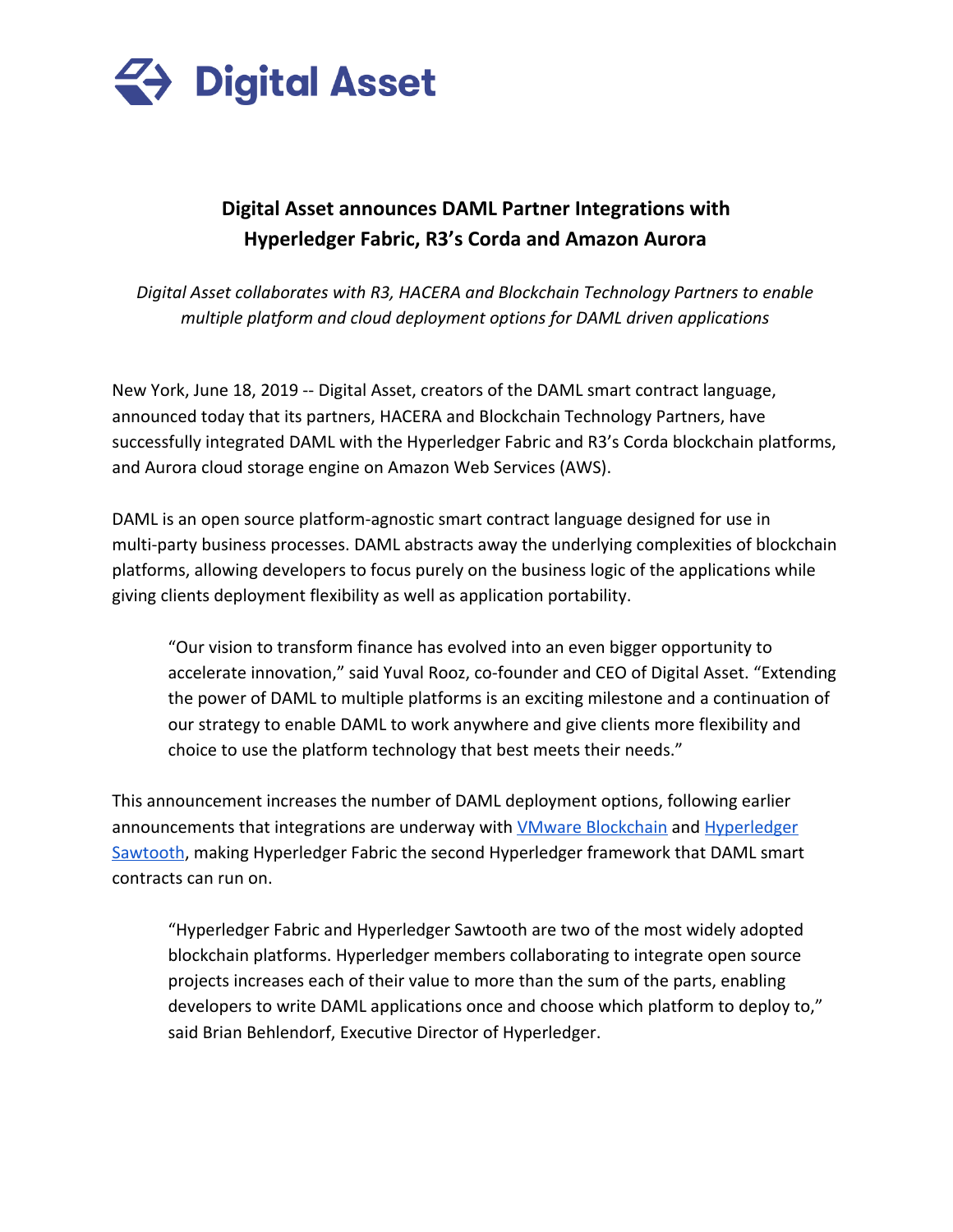Corda is a leading open source blockchain platform developed by enterprise blockchain software firm, R3. With one of the strongest partner networks in the enterprise blockchain space, the DAML integration will allow partners and developers in the Corda ecosystem to further accelerate the development of distributed applications on Corda in production. Alignment on the growing demand will help drive Corda and DAML production solutions to market.

"As Corda continues to consolidate its position as a market leader for enterprise blockchain solutions, this milestone provides DAML users with the ability to integrate to a critical platform and to develop decentralized applications across a variety of highly complex and heavily regulated industries," said R3 Co-Founder and Chief Product Officer Todd McDonald. "This is a win for blockchain developers across platforms and brings a new flexibility to business users globally."

Due to strong customer demand, Amazon Aurora will be the first DAML integration with a traditional cloud-native database. This means that developers can write DAML applications and deploy to not only a growing number of blockchain platforms but also leverage its unique capabilities for highly performant applications that do not require the trust properties provided by decentralized platforms.

The integration of DAML with Amazon Aurora will be commercially supported by BTP's management platform, Sextant. BTP launched Sextant on the AWS Marketplace for Containers last November at the Amazon re:Invent conference. In July, BTP will add support for DAML backed by Amazon Aurora in addition to its support for a DAML-enabled version of Hyperledger Sawtooth previously announced.

"Enhancing Sextant by adding DAML on Aurora frees clients up to focus on addressing their business problem, then dial in the degree of decentralised trust required depending on their use case. It's becoming clear that DAML has broader application but benefits from our support in all scenarios," said Duncan Johnston-Watt, CEO at BTP.

The integration with Hyperledger Fabric will be commercially supported by HACERA's [Unbounded Network,](https://unbounded.network/) a decentralized network that connects public and permissioned blockchains across clouds, which brings leading blockchain technologies, organizations, and projects together. HACERA now makes it possible to create, test, and deploy DAML-driven applications on Hyperledger Fabric. The integration will be available under an Apache 2.0 open source license and will be submitted to the Hyperledger community.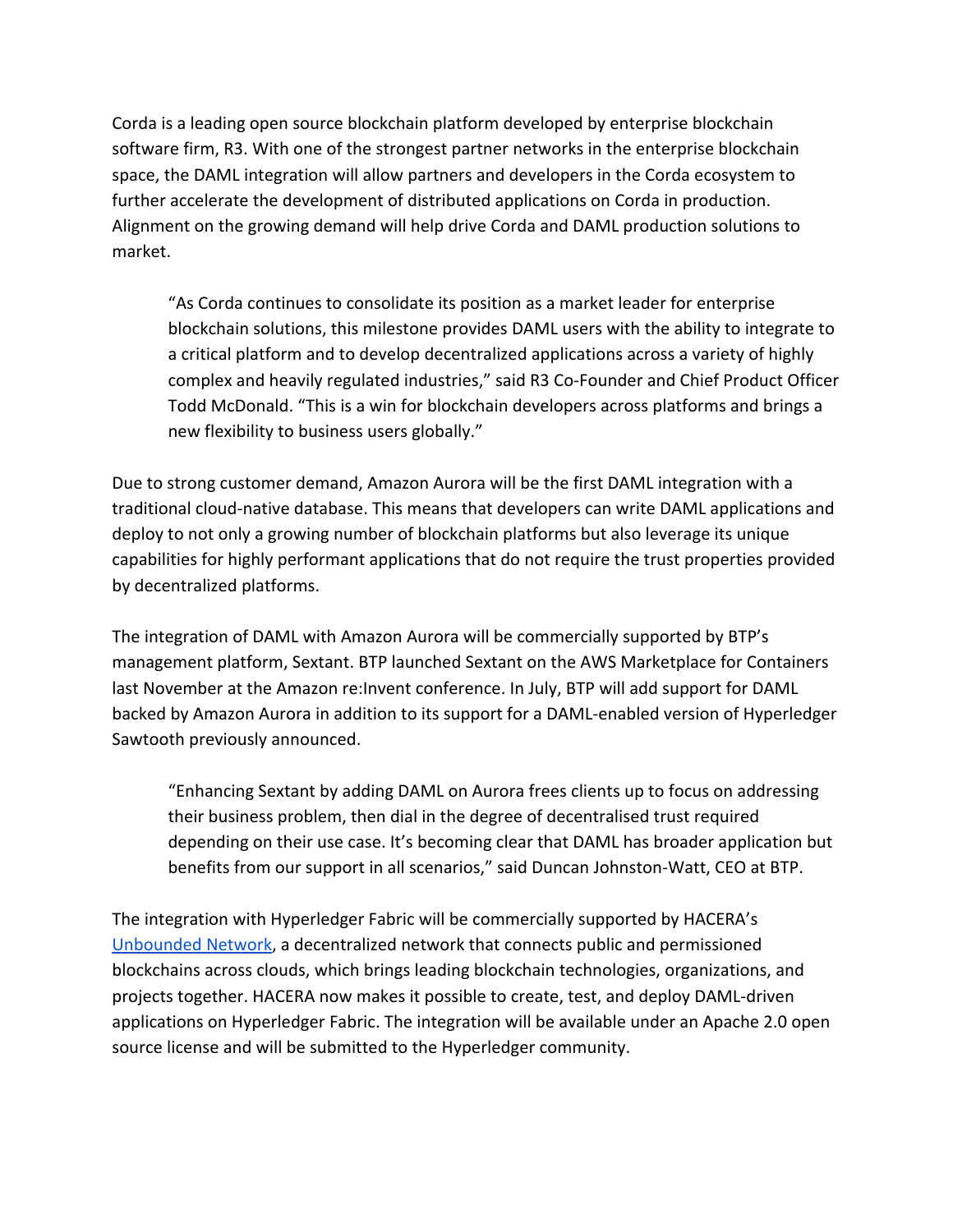"When Digital Asset open-sourced DAML, it aligned with our mission to enhance and secure distributed applications, allowing participants to collaborate. By supporting DAML applications, The Unbounded Network now provides an easy way to deploy DAML driven applications across multiple blockchains and clouds," said Jonathan Levi, Founder and CEO of HACERA.

On June 18th at IMN's Synchronize Europe, Digital Asset, HACERA, and Blockchain Technology Partners will provide a keynote demonstration of an application using ISDA's Common Domain Model deployed to Hyperledger Fabric, Hyperledger Sawtooth, Corda, and Amazon Aurora. Digital Asset co-founder and CTO, Shaul Kfir, R3 CTO, Richard Gendal Brown, HACERA co-founder and CEO, Jonathan Levi, Blockchain Technology Partners CEO, Duncan Johnston-Watt, and Hyperledger Executive Director, Brian Behlendorf are also speaking. To register, please visit the [Synchronize Europe website](https://www.imn.org/financial-technology/conference/Synchronize-Europe/Register.html).

## **About Digital Asset**

Founded in 2014, Digital Asset is a leading provider of distributed ledger technology (DLT) solutions that solve real-world business challenges. The company combines deep industry expertise with advanced technologies, including DAML, an intuitive smart contract language, to help clients streamline multi-party business processes on distributed platforms. To learn more about Digital Asset, please visit [www.digitalasset.com.](https://www.digitalasset.com/) To learn more about DAML and download the DAML SDK, please visit [www.daml.com](https://www.daml.com/)

#### **About R3**

R3 is an enterprise blockchain software firm working with a broad ecosystem of more than 300 members and partners across multiple industries from both the private and public sectors to develop on Corda, its open-source blockchain platform, and Corda Enterprise, a commercial version of Corda for enterprise usage. R3's global team of over 180 professionals in 13 countries is supported by over 2,000 technology, financial, and legal experts drawn from its global member base. Learn more at [www.r3.com](http://www.r3.com/)

# **About Blockchain Technology Partners**

Founded in 2018, Blockchain Technology Partners (BTP) is a leading enterprise blockchain company. BTP brings the benefits of blockchain to business by providing Sextant™ - a blockchain management platform that radically simplifies the development, deployment and ongoing management of blockchain-based applications. Sextant utilizes a BTP certified distribution of Hyperledger Sawtooth to deliver one-click deployment of enterprise-grade Sawtooth networks on Kubernetes running on premises, in the cloud or both. To learn more about BTP, please visit [www.blockchaintp.com](https://blockchaintp.com/)